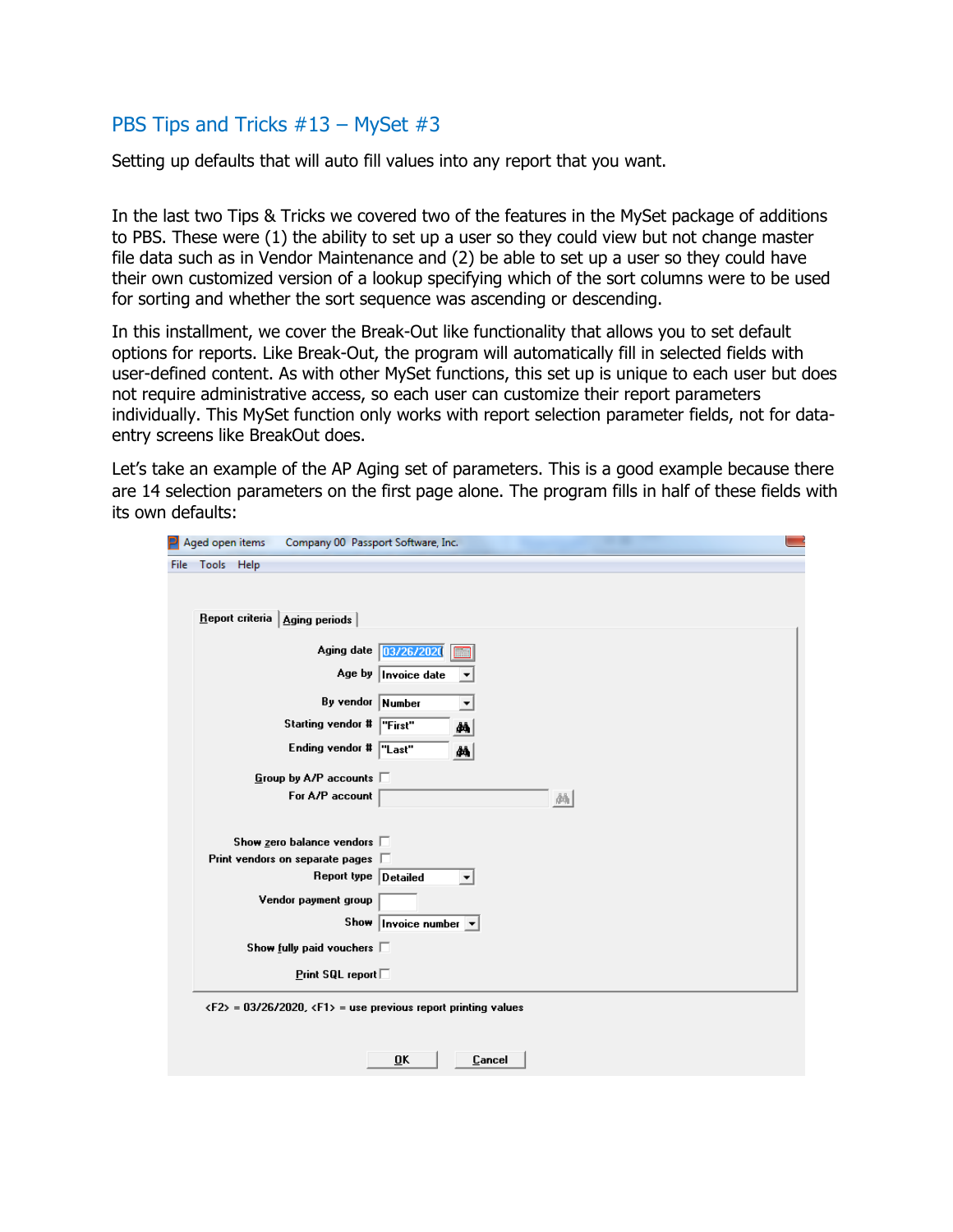Perhaps you want to age by due date, not invoice date, and run the report in vendor name sequence rather than vendor ID sequence. And, if you are using the Vendor payment group field in any of your vendors, you will also have to put an "F5" (all vendor payment groups including blank) into that field.

To make changes to a field, select or enter the value you want to have defaulted into that field. This can be a keyed-in value if appropriate, or the value resulting from a drop-down selection, or even a function key value. Then go to the Help screen at the top of the window and select the "MySet (Save default)". The changed field (new default valued field) will briefly be highlighted in yellow:

|      | $\mathsf{P}\vert$ Aged open items<br>Company 00 Passport Software, Inc. |                                            |
|------|-------------------------------------------------------------------------|--------------------------------------------|
| File | Tools Help                                                              |                                            |
|      |                                                                         |                                            |
|      |                                                                         |                                            |
|      | Report criteria   Aging periods                                         |                                            |
|      | Aging date                                                              | 03/26/2020                                 |
|      |                                                                         | Age by Date date                           |
|      | By vendor Number                                                        | ▼                                          |
|      | Starting vendor #                                                       | "First"<br>đâ,                             |
|      | Ending vendor # "Last"                                                  | 44                                         |
|      | Group by A/P accounts $\square$                                         |                                            |
|      | For A/P account                                                         | 龋                                          |
|      |                                                                         |                                            |
|      | Show zero balance vendors $\square$                                     |                                            |
|      | Print vendors on separate pages $\square$                               |                                            |
|      | Report type Detailed                                                    |                                            |
|      | Vendor payment group                                                    |                                            |
|      |                                                                         | Show   Invoice number $\boxed{\mathbf{v}}$ |
|      | Show fully paid vouchers $\square$                                      |                                            |
|      | <b>Print SQL report</b>                                                 |                                            |
|      | $\langle F2 \rangle$ = "First"                                          |                                            |

Proceeding through the other two fields and exiting the screen and then later re-enter this selection screen, the following will be presented as the new set of defaults: